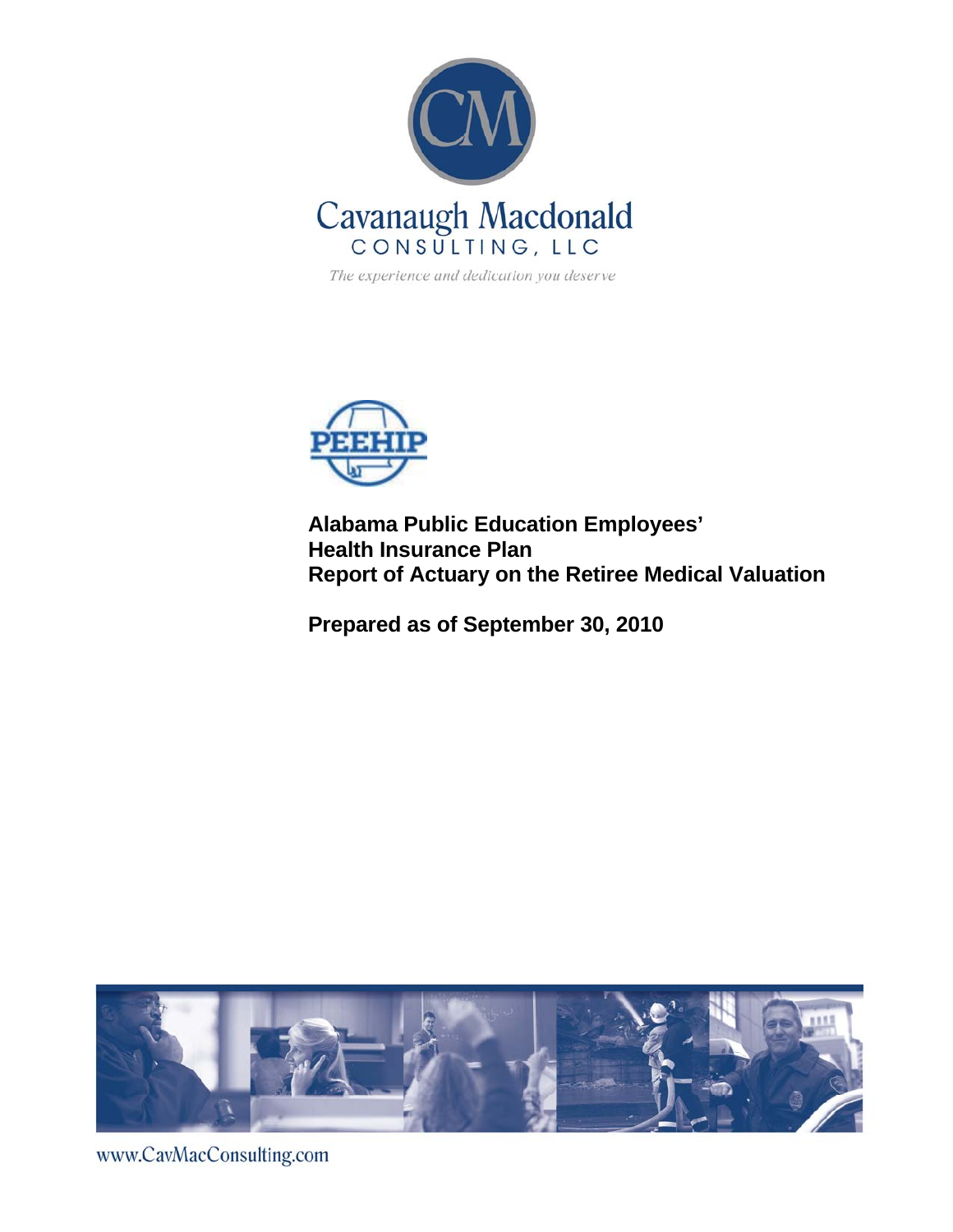

October 19, 2011

Retirement Systems of Alabama P.O. Box 302150 Montgomery, AL 36130-2150

Members of the Board:

Governmental Accounting Standards Board Statements No. 43 and 45 require actuarial valuations of retiree medical and other post employment benefit plans. We have submitted the results of the annual actuarial valuation of the Alabama Public Education Employees' Health Insurance Plan (PEEHIP) prepared as of September 30, 2010. While not verifying the data at source, the actuary performed tests for consistency and reasonability. The valuation indicates that an annual required contribution of \$814,622,442 or 13.17% of active payroll payable for the fiscal year ending September 30, 2013 is required to fund the benefits of the PEEHIP in an actuarially sound manner.

The promised medical and drug benefits of the Plan, as well as the Optional Plans, are included in the actuarially calculated contribution rates which are developed using the unit credit actuarial cost method with projected benefits. GASB requires the discount rate used to value a plan be based on the likely return of the assets held in trust to pay benefits. The Alabama Retired Education Employees' Health Care Trust had \$750,384,000 in assets as of the valuation date. Therefore, the discount rate used in the valuation remains 5%. Gains and losses are reflected in the unfunded accrued liability that is assumed amortized by regular annual contributions as a level percentage of payroll within a 30-year period, on the assumption that payroll will increase by 4.50% annually. The assumptions recommended by the actuary are, in the aggregate, reasonably related to the experience under the Plan and to reasonable expectations of anticipated experience under the Plan and meet the parameters for the disclosures under GASB 43 and 45.

Since the previous valuation, the retirement rates have been revised to reflect that due to Act #2011-27 the DROP program is closed to new applicants after March 24, 2011. Also since the previous valuation, the Alabama Legislature signed into law Act #2011-704 that establishes changes to the retiree sliding scale premium calculation for members retiring on or after January 1, 2012. The new law requires an employee who retires with less than 25 years of service to pay 4% of the employer share for each year under 25 years of service (years of service premium) instead of 2% under the current law. The new law also requires an employee who retires before becoming Medicare eligible to pay 1% of the employer share for each year less than 65 (age premium) and to pay the net difference between the active employee subsidy and the non-Medicare eligible retiree subsidy (subsidy premium.) When the retiree becomes eligible for Medicare, the age and subsidy premium will no longer apply. However, the years of service premium will continue to be applied throughout retirement.

The additional premium amounts for members retiring on or after January 1, 2012 will be phased in over a five year period.

The impact on the valuation results of the changes in premiums, benefits and policies are shown in the Gain/Loss exhibit on page 8.

Offices in Englewood, CO • Kennesaw, GA • Bellevue, NE • Hilton Head Island, SC 3550 Busbee Pkwy, Suite 250, Kennesaw, GA 30144 Phone (678) 388-1700 • Fax (678) 388-1730 www.CavMacConsulting.com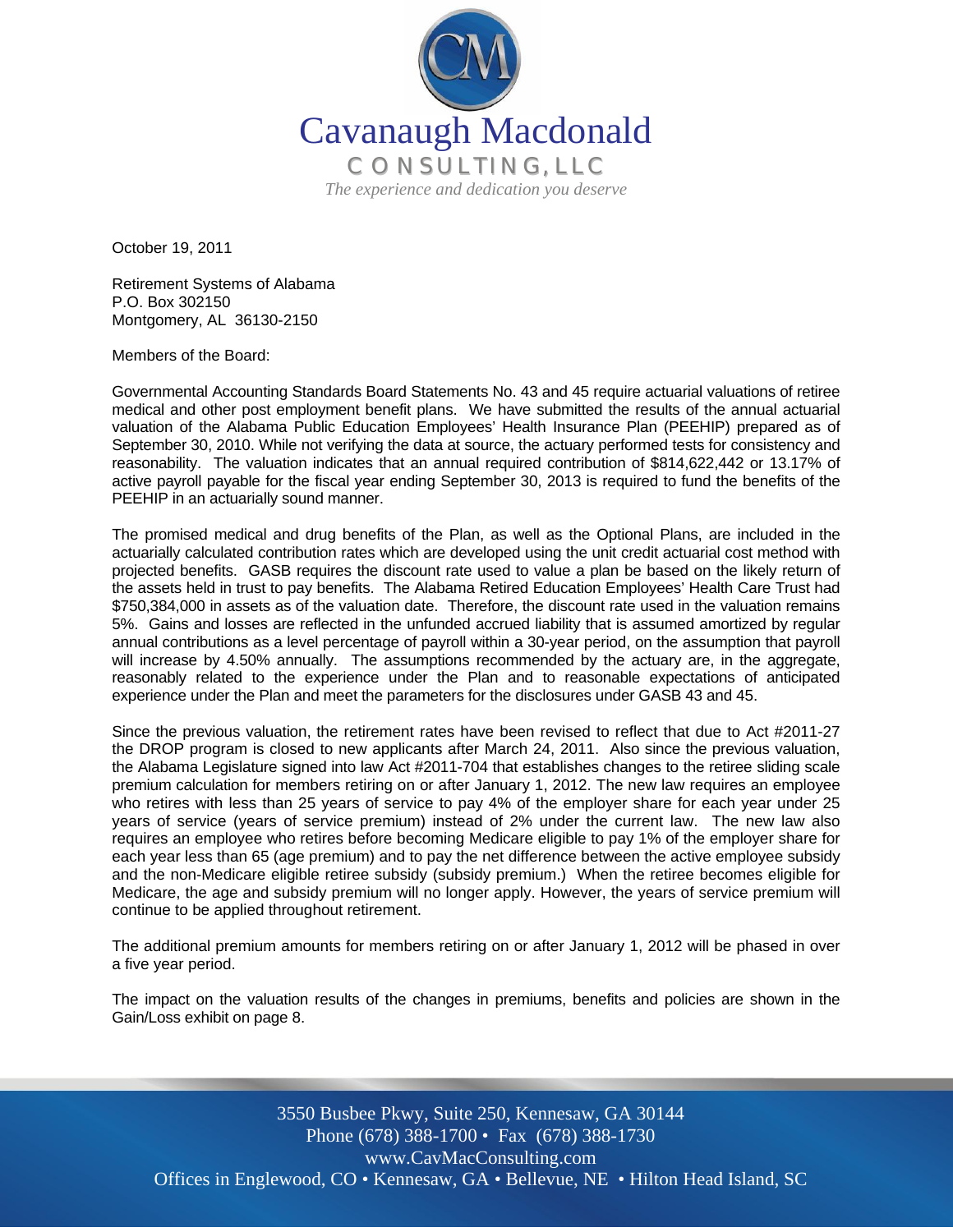

October 19, 2011 Members of the Board Page 2

This is to certify that the independent consulting actuary is a member of the American Academy of Actuaries and has experience in performing valuations for public retirement systems, that the valuation was prepared in accordance with principles of practice prescribed by the Actuarial Standards Board, and that the actuarial calculations were performed by qualified actuaries in accordance with accepted actuarial procedures, based on the current provisions of the medical plans and on actuarial assumptions that are internally consistent and reasonably based on the actual experience of the Plan.

Future actuarial results may differ significantly from the current results presented in this report due to such factors as the following: plan experience differing from that anticipated by the economic or demographic assumptions; changes in economic or demographic assumptions; increases or decreases expected as part of the natural operation of the methodology used for these measurements (such as the end of an amortization period or additional cost or contribution requirements based on the plan's funded status); and changes in plan provisions or applicable law. Since the potential impact of such factors is outside the scope of a normal annual actuarial valuation, an analysis of the range of results is not presented herein.

In our opinion, if the required contributions to the Trust Fund are made by the employer from year to year in the future at the levels required on the basis of the successive actuarial valuations, the Plan will operate in an actuarially sound manner.

Respectfully submitted,

Nie Band

Principal and Consulting Actuary **Principal and Consulting Actuary** President

Elul Mulike

Alisa Bennett, FSA, EA, MAAA, FCA Edward A. Macdonald, ASA, FCA, MAAA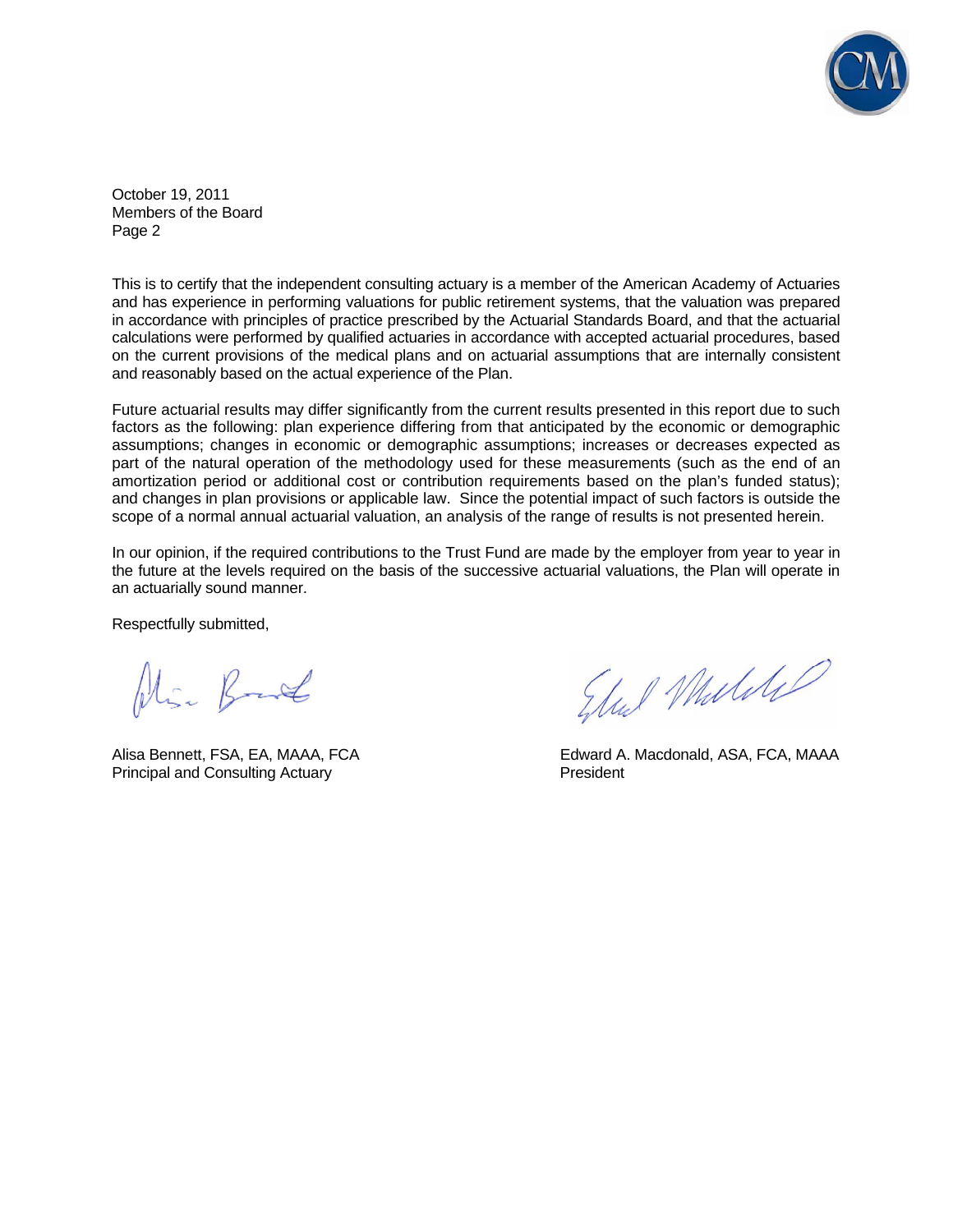

# **TABLE OF CONTENTS**

| Section | Item                                 | Page No. |
|---------|--------------------------------------|----------|
|         | <b>Summary of Principal Results</b>  | 1        |
| Ш       | Membership Data                      | 2        |
| Ш       | Assets                               | 3        |
| IV      | Comments on Valuation                | 3        |
| V       | Contributions Payable Under the Plan | 3        |
| VI      | Comments on Level of Funding         | 4        |
| VII     | Accounting Information               | 5        |

# **Schedule**

| Α | Results of the Valuation                                                 |     |
|---|--------------------------------------------------------------------------|-----|
| В | <b>Plan Assets</b>                                                       | 9   |
|   | Outline of Actuarial Assumptions and Methods                             | 10. |
|   | Summary of Main Plan Provisions as Interpreted<br>for Valuation Purposes | 14  |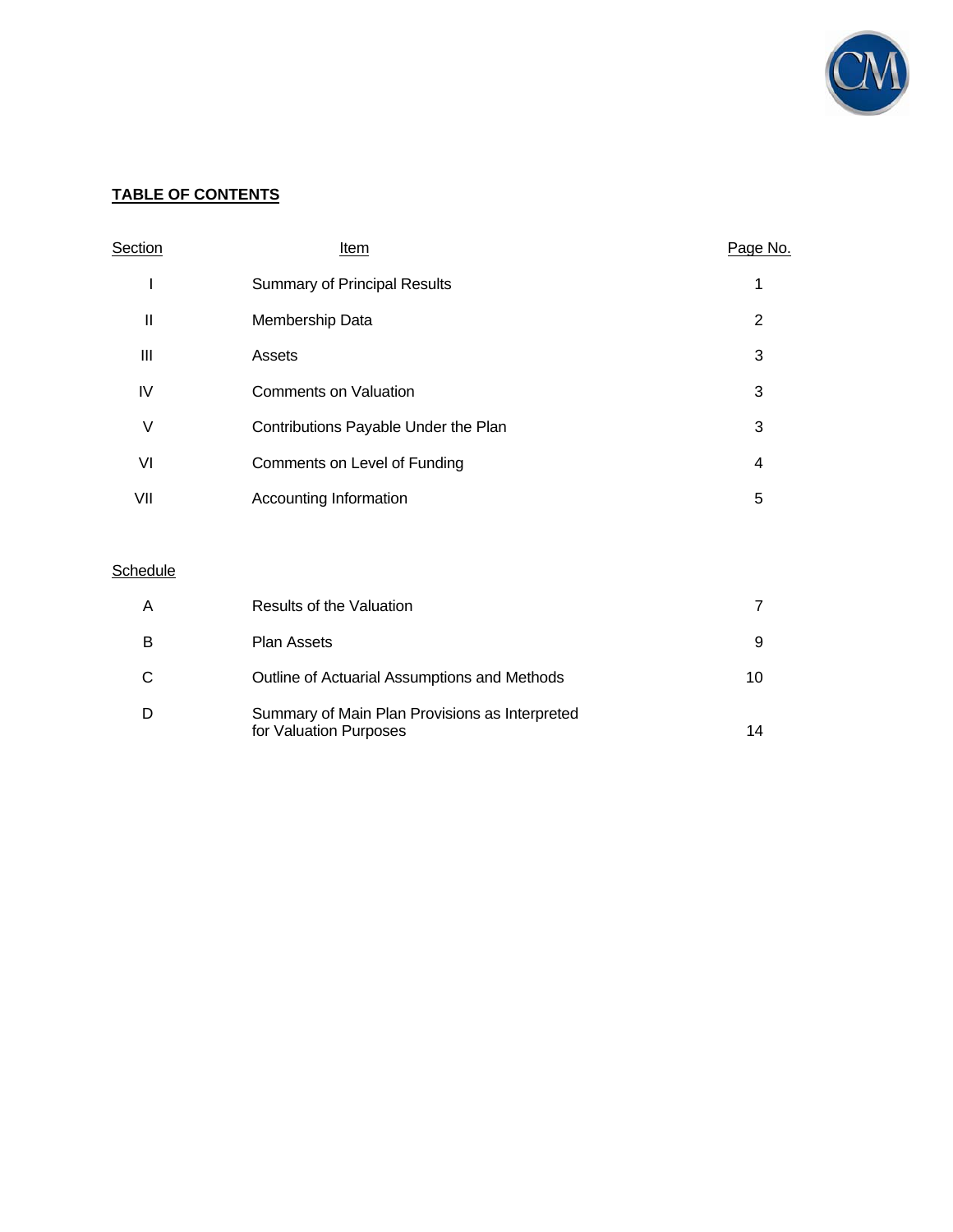

### **ALABAMA PUBLIC EDUCATION EMPLOYEES' HEALTH INSURANCE PLAN (PEEHIP) REPORT OF ACTUARY ON THE RETIREE MEDICAL VALUATION PREPARED AS OF SEPTEMBER 30, 2010**

## **SECTION I - SUMMARY OF PRINCIPAL RESULTS**

1. For convenience of reference, the principal results of the valuation are summarized below:

| <b>Valuation Date</b>                                | 9/30/2010         | 9/30/2009          |
|------------------------------------------------------|-------------------|--------------------|
| Number Active and Retired*                           | 209,004           | 206,449            |
| Annual Salary**<br>Assets:                           | \$ 6,183,204,075  | \$6,236,921,598    |
| Market Value                                         | \$<br>750,384,000 | \$<br>670,004,000  |
| Unfunded Actuarial Accrued Liability                 | \$10,834,581,113  | \$11,245,688,108   |
| Amortization Period (Years)                          | 30                | 30                 |
| Annual Required Contribution (ARC):                  |                   |                    |
| Normal                                               | \$<br>427,918,226 | \$<br>463,125,946  |
| Accrued Liability***                                 | 386,704,216       | 401,377,308        |
| Total                                                | \$<br>814,622,442 | 864,503,254<br>\$. |
| Annual Required Contribution as a Percent of Payroll | 13.17%            | 13.86%             |
| <b>Discount Rate</b>                                 | 5.00%             | 5.00%              |

\*Number matches pension report for active and DROP participants and is before the application of the participation assumption and removal of members in units not eligible for PEEHIP. Retiree number comes from actual retiree medical census data provided by PEEHIP.

\*\*Includes DROP salary and matches pension annual salary

\*\*\* Accrued liability is assumed amortized as a level percent of payroll with inflation assumption of 4.5%, similar to pension plan.

2. The valuation indicates that contributions of \$814,622,442 or 13.17% of active payroll are sufficient to support the current benefits of the Plan. Comments on the valuation results as of September 30, 2010 are given in Section IV and further discussion of the contribution levels is set out in Sections V and VI. Since the previous valuation, the retirement rates have been revised to reflect that due to Act #2011-27 the DROP program is closed to new applicants after March 24, 2011. Also since the previous valuation, the Alabama Legislature signed into law Act #2011-704 that establishes changes to the retiree sliding scale premium calculation for members retiring on or after January 1, 2012. The new law requires an employee who retires with less than 25 years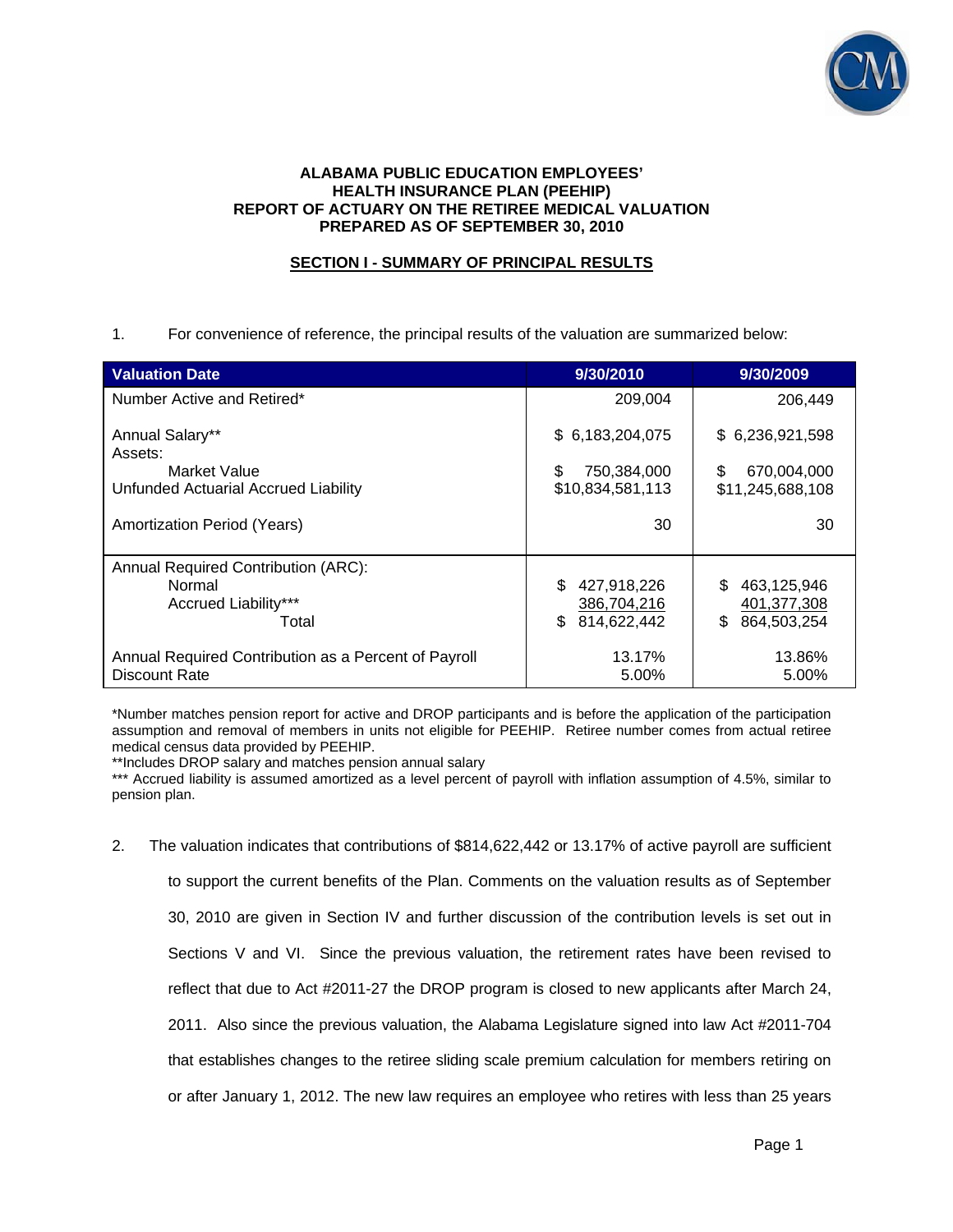

of service to pay 4% of the employer share for each year under 25 years of service (years of service premium) instead of 2% under the current law. The new law also requires an employee who retires before becoming Medicare eligible to pay 1% of the employer share for each year less than 65 (age premium) and to pay the net difference between the active employee subsidy and the non-Medicare eligible retiree subsidy (subsidy premium.) The 2012 subsidy premium amount is \$97.65 per month. When the retiree becomes eligible for Medicare, the age and subsidy premium will no longer apply. However, the years of service premium will continue to be applied throughout retirement. The additional premium amounts for members retiring on or after January 1, 2012 will be phased in over a five year period. The impact on the valuation results of the changes in premiums, benefits and policies are shown in the Gain/Loss exhibit on page 8.

3. As of September 30, 2010, the assets of the Plan in the Alabama Retired Education Employees' Health Care Trust totals \$750,384,000. Therefore, the discount rate used in the valuation remains 5%. Schedule C of this report outlines the full set of actuarial assumptions and methods employed in the current valuation. We have shown in Schedule A the decrease in the liabilities that could be accomplished if the Plan is fully pre-funded in an actuarially sound manner and thereby utilizes a 7% discount rate.

#### **SECTION II - MEMBERSHIP DATA**

Data regarding the membership and recent claims and enrollment experience of the Plan for use as a basis of the valuation were furnished by the Retirement System office. Pension data was used for active and DROP participants with a post-employment health plan participation assumption applied. Data for current retired members with their medical, dental, cancer, indemnity and vision elections were supplied separately from the pension data.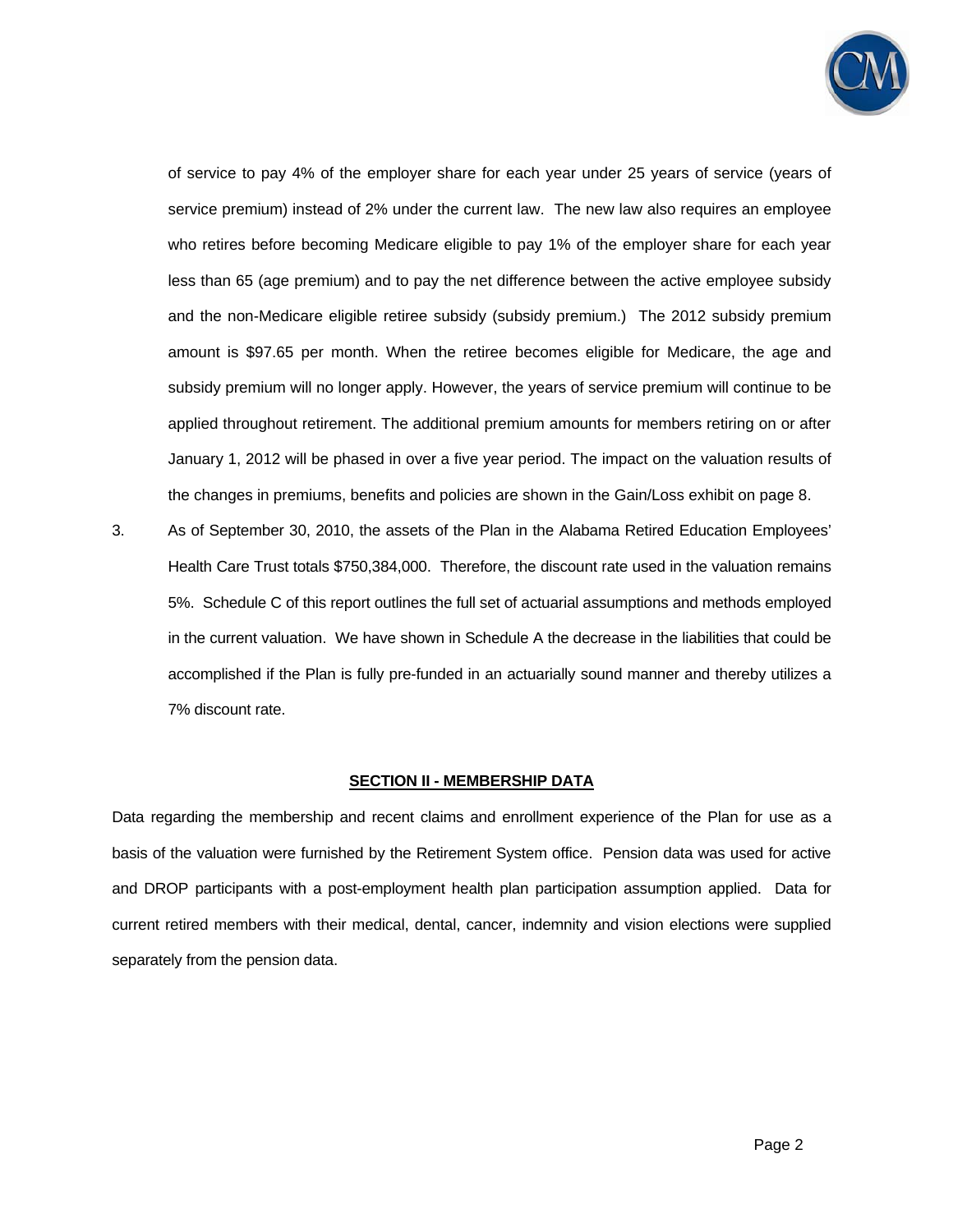

## **SECTION III - ASSETS**

Schedule B shows information regarding assets for valuation purposes. As of September 30, 2010, plan assets held in trust solely to provide benefits to retirees and their beneficiaries in accordance with the terms of the plan totaled \$750,384,000.

### **SECTION IV - COMMENTS ON VALUATION**

- 1. Schedule A of this report outlines the results of the actuarial valuation. The results are shown based on a discount rate of 5% and also at 7%. The valuation was prepared in accordance with the actuarial assumptions and the actuarial cost method, which are described in Schedule C.
- 2. The valuation shows that the Plan has an actuarial accrued liability of \$5,458,700,750 for benefits expected to be paid on account of the present active membership, based on service to the valuation date. The liability on account of benefits payable to retirees, covered spouses and DROP participants amounts to \$6,126,264,363. The total actuarial accrued liability of the Plan amounts to \$11,584,965,113. Against these liabilities, the Plan has present assets for valuation purposes of \$750,384,000. Therefore, the unfunded actuarial accrued liability is equal to \$10,834,581,113.
- 3. The normal contribution is equal to the actuarial present value of benefits accruing during the current year. The normal contribution is determined to be \$427,918,226.

### **SECTION V - CONTRIBUTIONS PAYABLE UNDER THE PLAN**

### **ANNUAL REQUIRED CONTRIBUTION**

#### **For Fiscal Year Ending September 30, 2013**

| Annual Required Contribution (ARC): |  |             |  |
|-------------------------------------|--|-------------|--|
| Normal                              |  | 427,918,226 |  |
| <b>Accrued Liability</b>            |  | 386,704,216 |  |
| Total                               |  | 814,622,442 |  |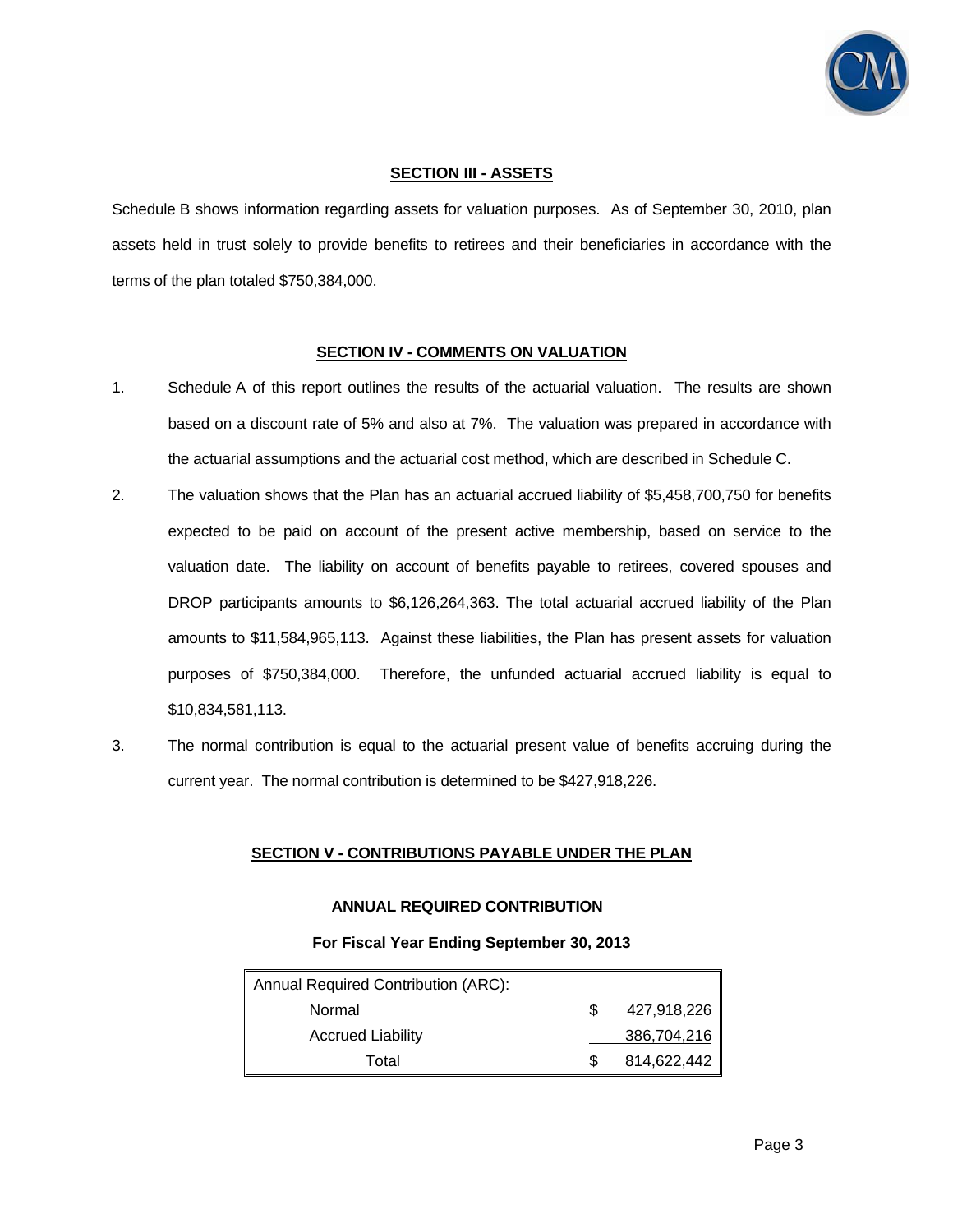

- 1. The valuation indicates that a normal contribution of \$427,918,226 is required to meet the cost of benefits currently accruing.
- 2. The unfunded actuarial accrued liability amounts to \$10,834,581,113 as of the valuation date. An accrued liability contribution of \$386,704,216 is sufficient to amortize the unfunded actuarial accrued liability over a 30-year period, based on a 5% investment rate of return and the assumption that the payroll will increase by 4.5% annually.
- 3. The total Annual Required Contribution is, therefore, \$814,622,442 or 13.17% of total active payroll.

#### **SECTION VI - COMMENTS ON LEVEL OF FUNDING**

1. The monthly contribution for retirees to opt into the medical plan is based on plan election, Medicare eligibility and election, and tobacco use. For members retiring October 1, 2005 or after, a Retiree Sliding Scale premium based on year of service is applicable. For members retiring on or after January 1, 2012, Act #2011-704 establishes changes to the sliding scale premium calculation. The new law requires an employee who retires with less than 25 years of service to pay 4% of the employer share for each year under 25 years of service (years of service premium) instead of 2% under the current law. The new law also requires an employee who retires before becoming Medicare eligible to pay 1% of the employer share for each year less than 65 (age premium) and to pay the net difference between the active employee subsidy and the non-Medicare eligible retiree subsidy (subsidy premium.) The 2012 subsidy premium amount is \$97.65 per month. When the retiree becomes eligible for Medicare, the age and subsidy premium will no longer apply. However, the years of service premium will continue to be applied throughout retirement. The additional premium amounts for members retiring on or after January 1, 2012 will be phased in over a five year period. The impact on the valuation results of the changes in premiums, benefits and policies are shown in the Gain/Loss exhibit on page 8.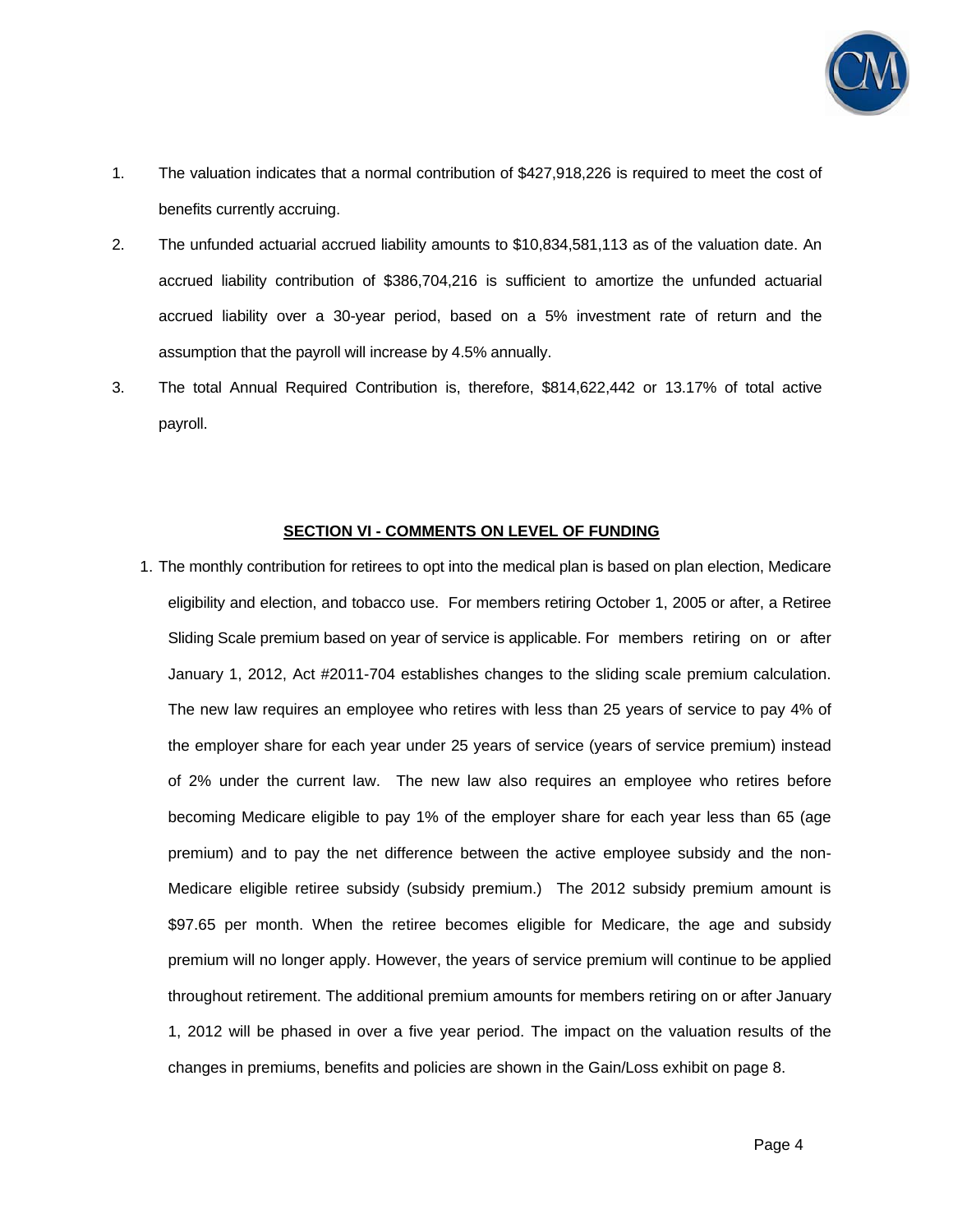

2. The valuation indicates that a decrease in the recommended employer contribution rate over last valuation's recommended rate from 13.86% of payroll to 13.17% is required to fund the plan in an actuarially sound manner. This corresponds to a state contribution of \$814,622,442 required to meet the cost of benefits currently accruing and provide for the amortization of the unfunded actuarial accrued liability over a period of 30 years. The major causes of the decrease in the contribution rate is from closing the DROP to new entrants and increasing premiums for members who retire on or after January 1, 2012.

### **SECTION VII - ACCOUNTING INFORMATION**

1. Governmental Accounting Standards Board Statements 43 and 45 set forth certain items of required supplementary information to be disclosed in the financial statements of the Plan and the employer.

|           |              | Actuarial          |                |        |               |               |
|-----------|--------------|--------------------|----------------|--------|---------------|---------------|
|           |              | Accrued            |                |        |               | UAAL as a     |
|           | Actuarial    | Liability (AAL)    | Unfunded       |        |               | Percentage of |
| Actuarial | Value of     | Projected          | AAL            | Funded | Covered       | Covered       |
| Valuation | Assets       | <b>Unit Credit</b> | (UAAL)         | Ratio  | Payroll       | Payroll       |
| Date      | ( a )        | <u>(b)</u>         | $(b-a)$        | (a/b)  | $(c)^*$       | ((b-a)/c)     |
| 9/30/2005 | 0            | 14,611,991,403     | 14,611,991,403 | 0      | 4,733,415,807 | 308.7%        |
| 9/30/2006 | $\Omega$     | 12,532,330,293     | 12,532,330,293 | 0      | 5,458,443,133 | 229.6%        |
| 9/30/2007 | 400.783.000* | 12,965,397,562     | 12,564,614,562 | 3.1%   | 5,897,771,699 | 213.0%        |
| 9/30/2008 | 579,813,000  | 13,224,410,942     | 12,644,597,942 | 4.4%   | 6,294,341,264 | 200.9%        |
| 9/30/2009 | 670.004.000  | 11,915,692,108     | 11,245,688,108 | 5.6%   | 6,236,921,598 | 180.3%        |
| 9/30/2010 | 750.384.000  | 11,584,965,113     | 10,834,581,113 | 6.5%   | 6,183,204,075 | 175.2%        |

# **SCHEDULE OF FUNDING PROGRESS**

\* Restated assets as of 9/30/2007 are \$410,071,000.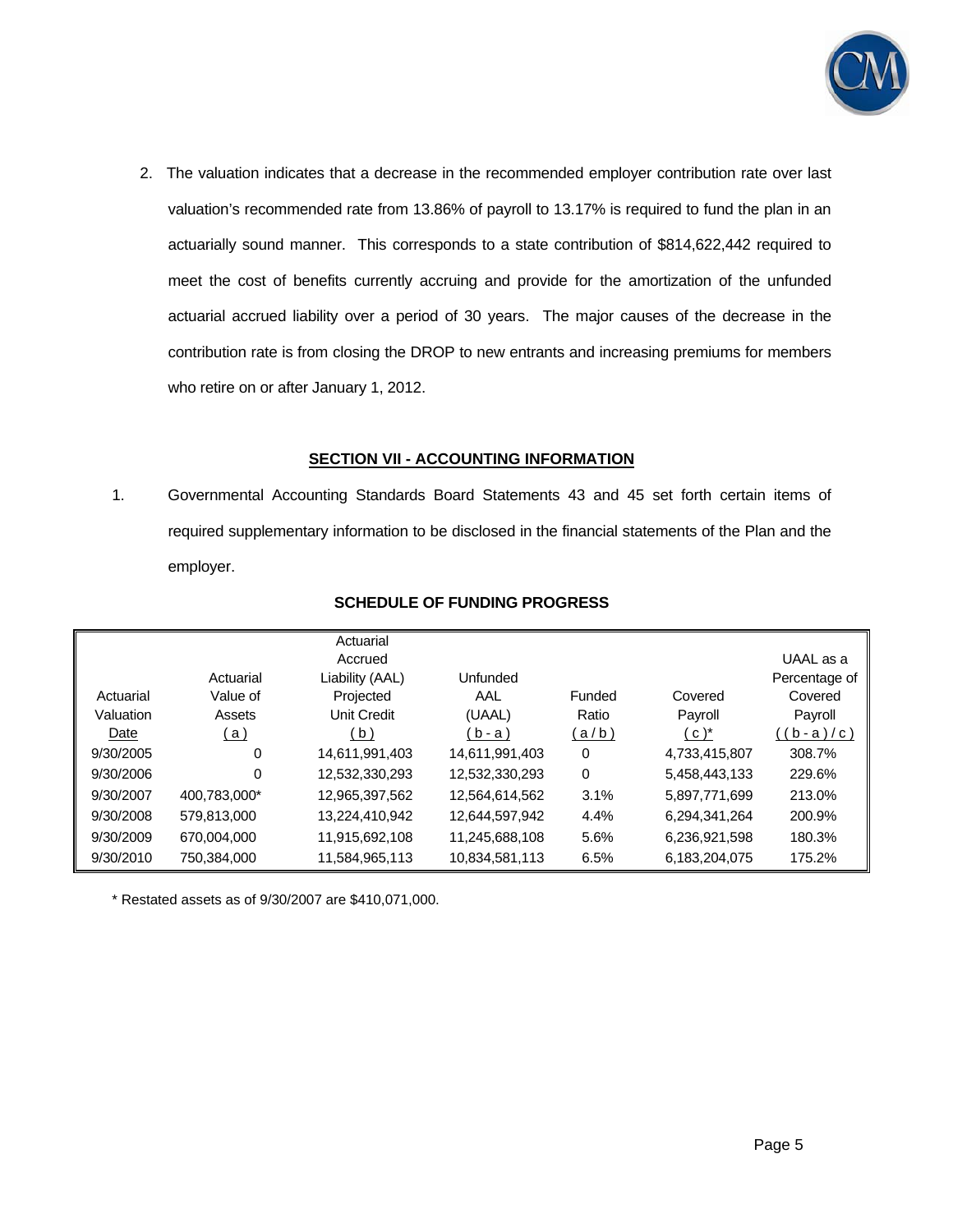

2. The information presented in the required supplementary schedules was determined as part of the actuarial valuation at September 30, 2010. Additional information as of the latest actuarial valuation follows.

| Valuation date                | 9/30/2010                  |
|-------------------------------|----------------------------|
| Actuarial cost method         | Projected unit credit      |
| Amortization method           | Level percent of pay, open |
| Remaining amortization period | 30 years                   |
| Asset valuation method        | Market Value of Assets     |
| Actuarial assumptions         |                            |
| Investment Rate of Return*    | 5.00%                      |
| Medical cost trend rate*      |                            |
| Pre-Medicare                  | 10.50%                     |
| Medicare Eligible             | 8.50%                      |
| Ultimate trend rate*          |                            |
| Pre-Medicare                  | 5.00%                      |
| Medicare Eligible             | 5.00%                      |
| Year of Ultimate trend rate   | 2017                       |
| Dental trend rate             | 5.00%                      |
| *Includes inflation at        | 4.50%                      |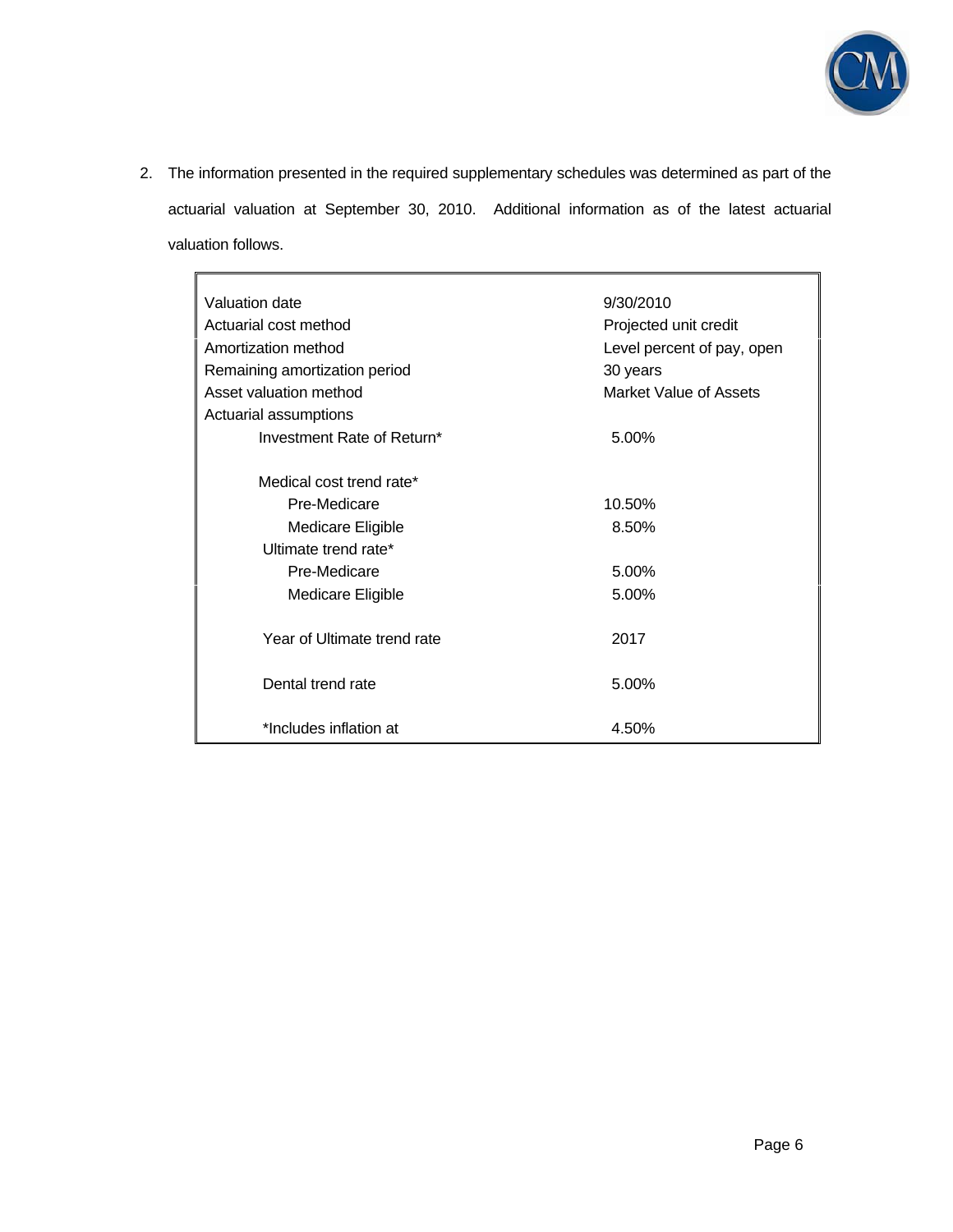

# **SCHEDULE A**

### **RESULTS OF THE VALUATION AND THE BENEFITS OF ADVANCE FUNDING PREPARED AS OF SEPTEMBER 30, 2010**

|    |                 |                                                                         | 5%<br><b>Discount Rate</b><br>(Current Funding<br>Level) | 7%<br><b>Discount Rate</b><br>(Contribute Full<br><b>ARC Annually)</b> |
|----|-----------------|-------------------------------------------------------------------------|----------------------------------------------------------|------------------------------------------------------------------------|
| 1. | <b>PAYROLL</b>  |                                                                         | \$6,183,204,075                                          | \$<br>6,183,204,075                                                    |
| 2. |                 | <b>ACTUARIAL ACCRUED LIABILITY</b>                                      |                                                          |                                                                        |
|    | respect of:     | Present value of prospective benefits payable in                        |                                                          |                                                                        |
|    | (a)             | Present active members:                                                 | \$5,458,700,750                                          | \$3,619,138,520                                                        |
|    | (b)             | Present retired members and surviving<br>spouses and DROP participants: | 6,126,264,363                                            | 4,866,768,914                                                          |
|    | (c)             | Total actuarial accrued liability                                       | \$11,584,965,113                                         | \$8,485,907,434                                                        |
| 3. | <b>PURPOSES</b> | PRESENT ASSETS FOR VALUATION                                            | \$<br>750,384,000                                        | \$<br>750,384,000                                                      |
| 4. |                 | UNFUNDED ACTUARIAL ACCRUED LIABILITY<br>$[(2)(C)$ minus $(3)]$          | \$10,834,581,113                                         | \$<br>7,735,523,434                                                    |
| 5. |                 | <b>AMORTIZATION PERIOD</b>                                              | 30                                                       | 30                                                                     |
| 6. |                 | <b>NORMAL CONTRIBUTION</b>                                              | \$<br>427,918,226                                        | \$<br>268,339,832                                                      |
| 7. |                 | <b>ACCRUED LIABILITY CONTRIBUTION</b>                                   | 386,704,216                                              | 355,788,725                                                            |
| 8. |                 | <b>TOTAL CONTRIBUTION (6) + (7)</b>                                     | \$<br>814,622,442                                        | \$<br>624,128,557                                                      |
| 9. |                 | <b>TOTAL CONTRIBUTION AS A PERCENT OF</b><br><b>PAYROLL (8) ÷ (1)</b>   | 13.17%                                                   | 10.09%                                                                 |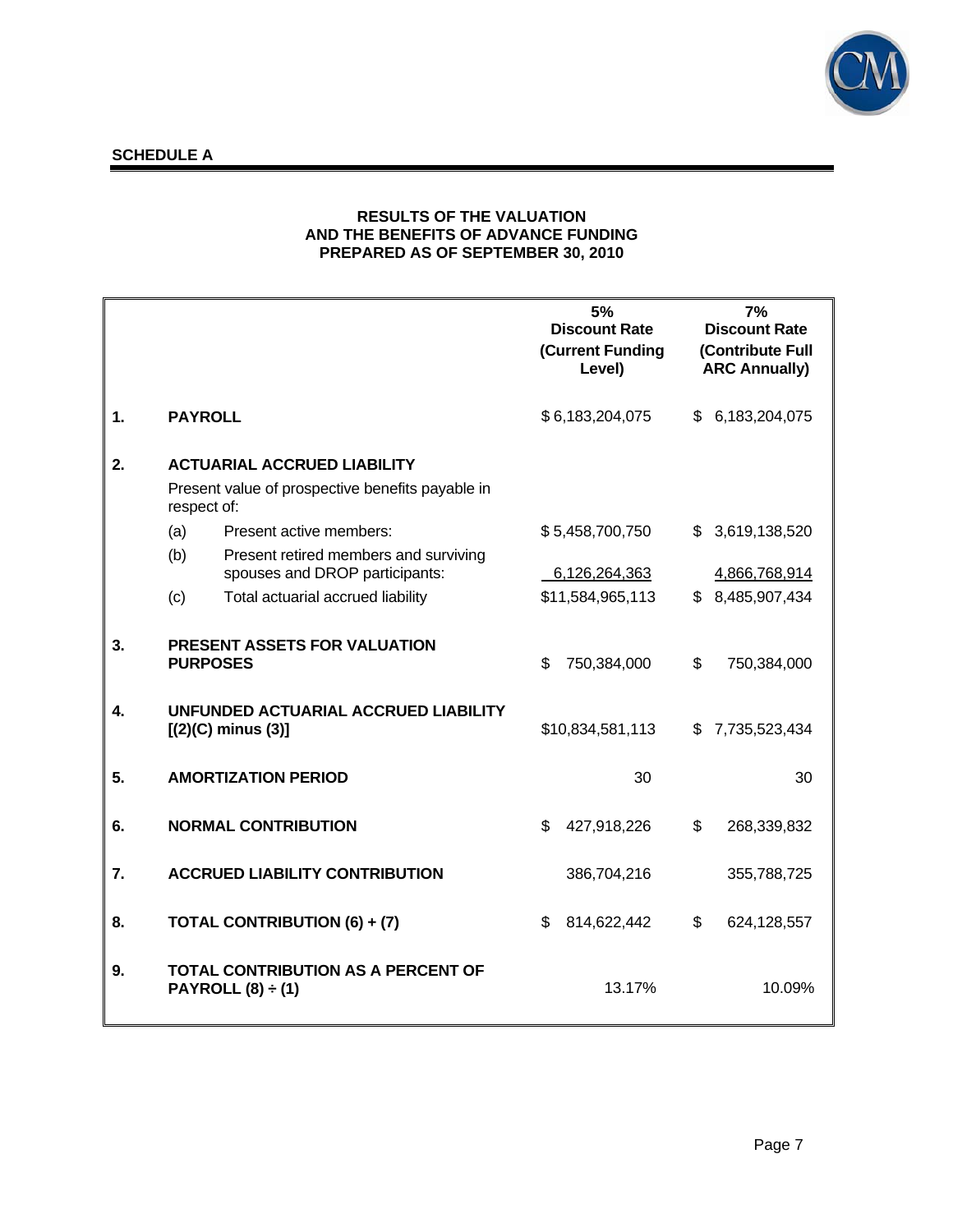

# **GAIN/LOSS**

| 1.               | UNFUNDED ACCRUED LIABILITY (UAL) 9/30/2009                                                 | \$11,245,688,108 |
|------------------|--------------------------------------------------------------------------------------------|------------------|
| 2.               | <b>NORMAL COST 9/30/2009</b>                                                               | 463,125,946      |
| 3.               | <b>EXPECTED EMPLOYER CONTRIBUTIONS</b><br>(ARC calculated in 9/30/2009 valuation)          | 864,503,254      |
| $\mathbf{4}$     | <b>INTEREST ACCRUAL</b><br>$(1)$ X $.05 + [(2) - (3)]$ X $.025$                            | 552,249,973      |
| 5.               | EXPECTED UAL 9/30/2010<br>$(1) + (2) - (3) + (4)$                                          | \$11,396,560,773 |
| 6.               | <b>CHANGE DUE TO CLOSING THE DROP TO NEW</b><br><b>ENTRANTS</b>                            | (462, 813, 032)  |
| $\overline{7}$ . | <b>CHANGE DUE TO PREMIUM INCREASES FOR MEMBERS</b><br><b>RETIRING ON OR AFTER 1/1/2012</b> | (178, 655, 254)  |
| 8.               | <b>EXPECTED UAL 9/30/2010 AFTER CHANGES</b><br>$(5) + (6) + (7)$                           | \$10,755,092,487 |
| 9.               | <b>ACTUAL UAL AS OF 9/30/2010</b>                                                          | \$10,834,581,113 |
| 10 <sub>1</sub>  | GAIN/(LOSS)*<br>$(8) - (9)$                                                                | (79, 488, 626)   |
| 11.              | <b>GAIN AS % OF LY UAL</b>                                                                 | $(0.70\%)$       |

\*Includes contribution shortfall, decremental experience, and all other actuarial gains and losses.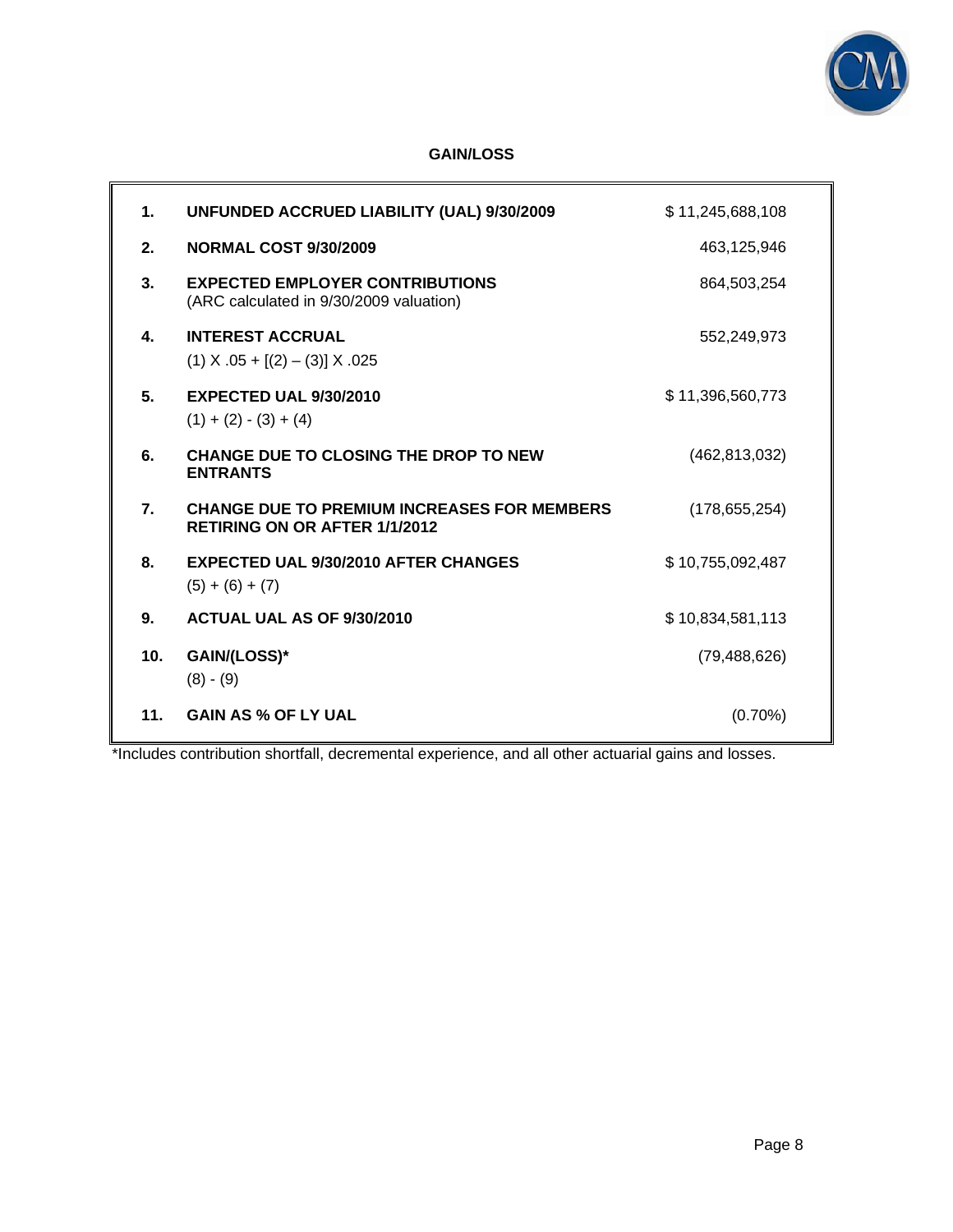

### **SCHEDULE B**

### **PLAN ASSETS**

GASB 43 and 45 define plan assets as resources, usually in the form of stocks, bonds, and other classes of investments, that have been segregated and restricted in a trust, or equivalent arrangement, in which (a) employer contributions to the plan are irrevocable, (b) assets are dedicated to providing benefits to retirees and their beneficiaries, and (c) assets are legally protected from creditors of the employers or plan administrator, for the payment of benefits in accordance with the terms of the plan. The Alabama Retired Education Employees' Health Care Trust has been established and, as of the valuation date, the market value of assets amounted to \$750,384,000. The development of the market value of assets is shown in the following table.

### **Market Value of Assets as of September 30, 2010**

| Market Value September 30, 2009 | 670,004<br>\$    |
|---------------------------------|------------------|
| Contributions                   | 428,626          |
| <b>Benefits</b>                 | <u>(406,219)</u> |
| Cash flow                       | 22,407<br>\$     |
| Investment Income               | 57,973           |
| Market Value September 30, 2010 | 750,384<br>S     |

### **(all \$ amounts in thousands)**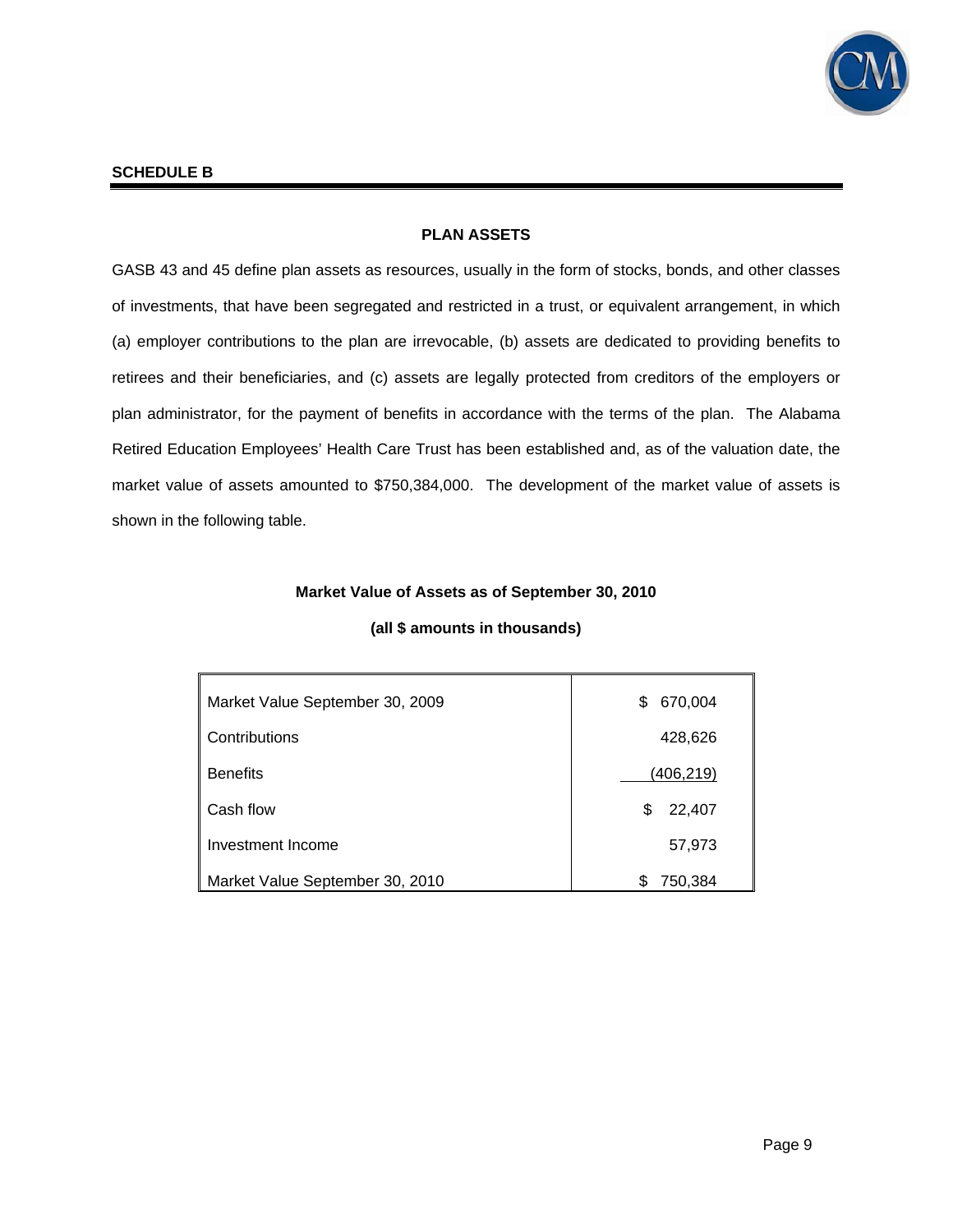

#### **SCHEDULE C**

### **OUTLINE OF ACTUARIAL ASSUMPTIONS AND METHODS**

**The decremental assumptions used in the valuation were selected based on the actuarial experience study prepared as of September 30 2005, submitted to and adopted by the board on May 21, 2007. Since the previous valuation, the retirement rates have been revised to reflect that the DROP program is closed to new applicants after March 24, 2011.** 

**VALUATION DATE:** September 30, 2010

**DISCOUNT RATE:** 5.0% per annum, compounded annually.

**HEALTH CARE COST TREND RATES**: Following is a chart detailing Medical/Rx trend assumptions. The trend assumption for the Optional Plans is 5% per year and the trend on retiree contributions is 2% per year. The subsidy premium due to Act #2011-27 is not assumed to increase, but the age and years of service premiums are assumed to increase with trend.

| Year            | <b>Pre-Medicare</b><br><b>Medical Trend</b> | <b>Medicare-Eligible</b><br><b>Medical Trend</b> |
|-----------------|---------------------------------------------|--------------------------------------------------|
| 2010            | 10.5%                                       | 8.5%                                             |
| 2011            | 9.5%                                        | 7.5%                                             |
| 2012            | 8.5%                                        | 7.0%                                             |
| 2013            | 7.5%                                        | 6.5%                                             |
| 2014            | 6.5%                                        | 6.0%                                             |
| 2015            | 6.0%                                        | 5.5%                                             |
| 2016            | 5.5%                                        | 5.0%                                             |
| 2017 and beyond | 5.0%                                        | 5.0%                                             |

**AGE RELATED MORBIDITY:** Per capita costs are adjusted to reflect expected cost changes related to age. The increase to the net incurred claims was assumed to be:

| <b>Participant Age</b> | <b>Annual Increase</b> |
|------------------------|------------------------|
| ~< 40                  | 0.0%                   |
| $40 - 44$              | 2.6%                   |
| $45 - 49$              | 2.6%                   |
| $50 - 54$              | 3.2%                   |
| $55 - 59$              | 3.4%                   |
| $60 - 64$              | 3.7%                   |
| $65 - 69$              | 3.2%                   |
| $70 - 74$              | 2.4%                   |
| $75 - 79$              | 1.8%                   |
| $80 - 84$              | 1.3%                   |
| 85 and over            | $0.0\%$                |

Optional plan costs are not age adjusted.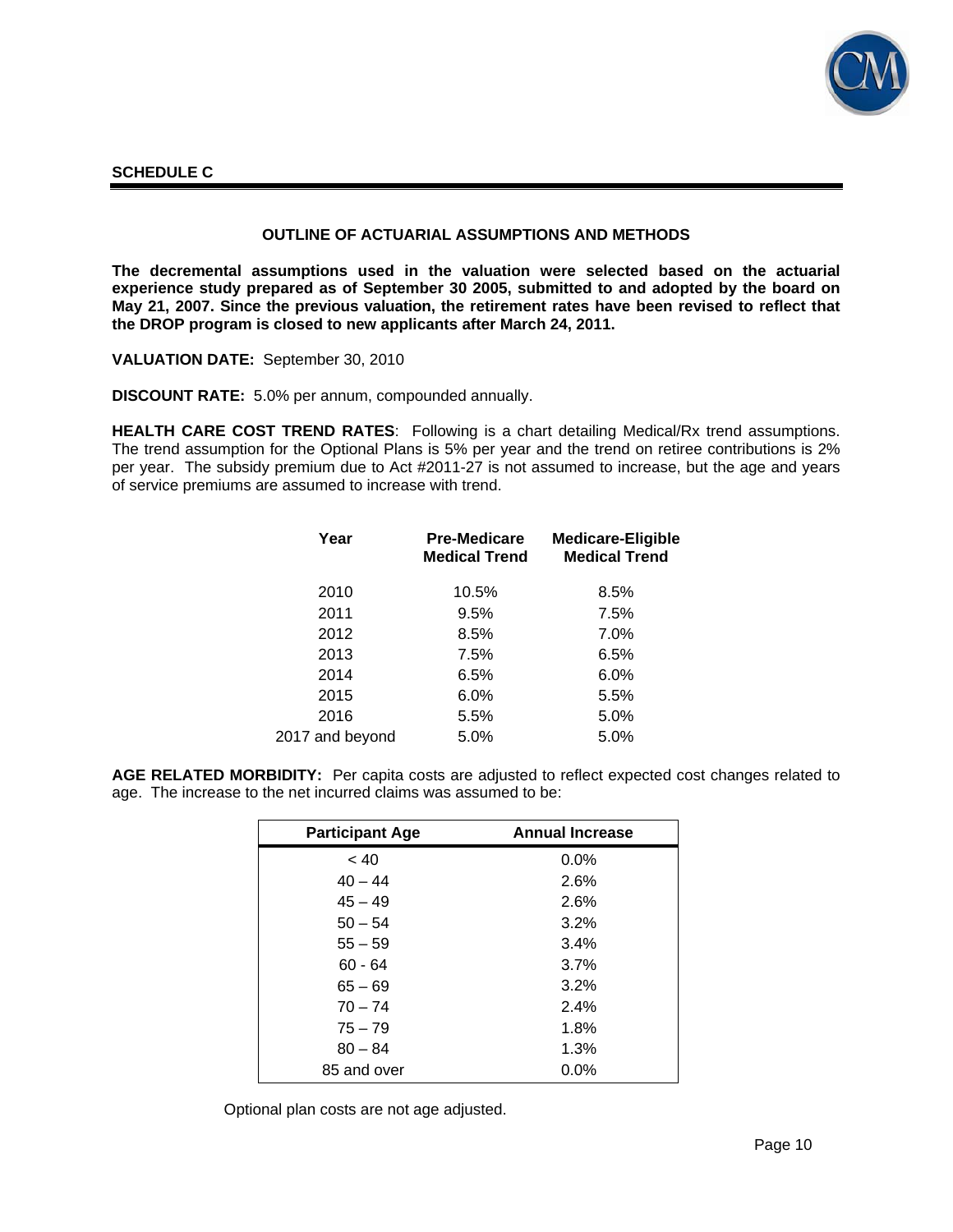

**ANTICIPATED PLAN PARTICIPATION:** The assumed annual rates of plan participation and spouse coverage is as follows:

| <b>Medical</b>  | Under 65 | Over 65 |
|-----------------|----------|---------|
| Participation   | 80%      | 80%     |
| Spouse Coverage | 60%      | 45%     |

| <b>Optional Plans</b> |               |  |
|-----------------------|---------------|--|
| <b>Plan</b>           | Participation |  |
| Hospital Indemnity    | 10%           |  |
| Dental                | 40%           |  |
| Cancer                | 10%           |  |
| Vision                | 10%           |  |

**ANNUAL EXPECTED MEDICAL/RX CLAIMS (AGE 65**): Following is a chart detailing expected per member per year medical/RX claims for pre and post Medicare for the year following the valuation date. Claims are age-adjusted to age 65. Effective October 1, 2010, changes have been made to the PEEHIP premiums, benefits and policies. PEEHIP will be using new prescription drug carriers effective October 1, 2010. MedImpact is replacing Express Scripts for the Core pharmacy program and BioScript is replacing CuraScript as the Specialty pharmacy program. In addition, new copayments and deductibles are being implemented beginning October 1, 2010 as well as a new premium structure.

|               | <b>Medical/Rx</b> |
|---------------|-------------------|
| <b>Pre-65</b> | \$9,240           |
| Post-65       | \$3,104           |

**ANNUAL EXPECTED OPTIONAL PLAN CLAIMS:** Following is a chart detailing expected optional plan claims for the year following the valuation date. Claims are not age-adjusted.

| Dentalˈ | Vision | <b>Cancer</b> | <b>Hospital</b> |
|---------|--------|---------------|-----------------|
| \$526   | \$141  | \$263         | \$287           |

**ACTUARIAL METHOD:** Costs were determined using the Projected Unit Credit Actuarial Cost Method. The annual service cost is the present value of the portion of the projected benefit attributable to participation service during the upcoming year, and the Actuarial Accrued Liability (AAL) is equal to the present value of the portion of the projected benefit attributable to service before the valuation date. Service from hire date through full retirement eligibility date was used in allocating costs.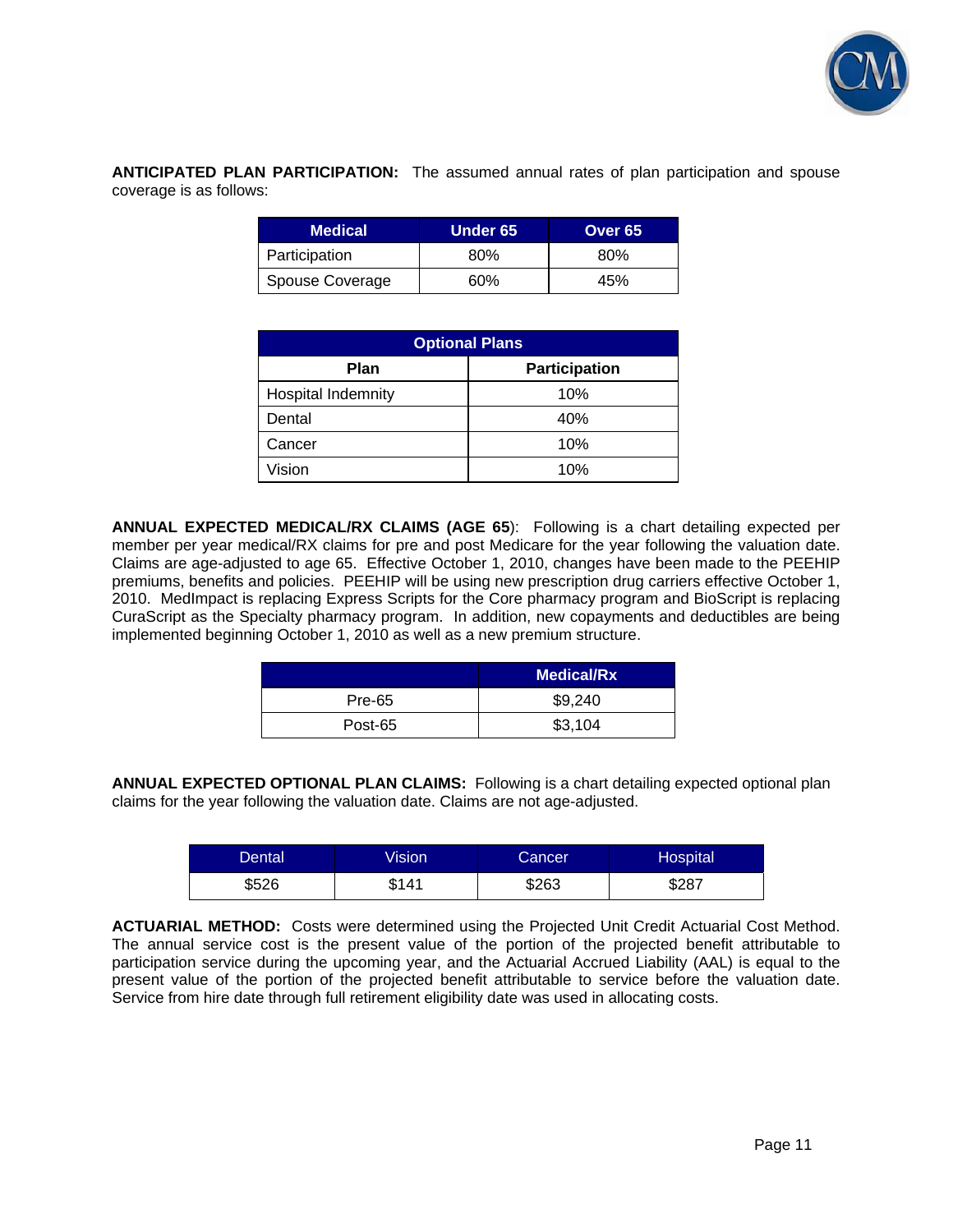

**SEPARATIONS BEFORE SERVICE RETIREMENT:** Representative values of the assumed annual rates of death, disability, and withdrawal are as follows:

|            |       |                   | Annual Rate of |                         |           |       |
|------------|-------|-------------------|----------------|-------------------------|-----------|-------|
| <u>Age</u> | Death | <b>Disability</b> |                | Withdrawal              |           |       |
|            |       |                   |                | <b>Years of Service</b> |           |       |
|            |       |                   | $0 - 4$        | $5 - 9$                 | $10 - 20$ | $20+$ |
|            |       | Male              |                |                         |           |       |
| 20         | 0.05% | 0.05%             | 30.00%         |                         |           |       |
| 25         | 0.07  | 0.06              | 16.50          | 12.00%                  |           |       |
| 30         | 0.08  | 0.07              | 15.00          | 5.50                    | 5.50%     |       |
| 35         | 0.09  | 0.13              | 15.00          | 5.50                    | 3.00      |       |
| 40         | 0.11  | 0.20              | 14.50          | 5.50                    | 3.00      | 1.25% |
| 45         | 0.16  | 0.21              | 14.50          | 5.25                    | 3.00      | 1.00  |
| 50         | 0.26  | 0.64              | 12.00          | 4.50                    | 3.00      | 1.00  |
| 55         | 0.44  | 1.20              | 11.50          | 4.00                    | 2.25      | 1.00  |
| 60         | 0.80  |                   | 10.00          | 4.00                    |           |       |
| 65         | 1.45  |                   | 10.00          | 6.00                    |           |       |
| 69         | 2.17  |                   | 10.00          | 6.00                    |           |       |
|            |       | Female            |                |                         |           |       |
| 20         | 0.03% | 0.10%             | 30.00%         |                         |           |       |
| 25         | 0.03  | 0.10              | 14.50          | 8.00%                   |           |       |
| 30         | 0.04  | 0.10              | 14.50          | 6.00                    | 4.00%     |       |
| 35         | 0.05  | 0.15              | 13.50          | 6.00                    | 3.50      |       |
| 40         | 0.08  | 0.16              | 12.00          | 4.50                    | 2.50      | 1.50% |
| 45         | 0.10  | 0.37              | 11.50          | 3.75                    | 2.50      | 0.75  |
| 50         | 0.16  | 0.70              | 11.00          | 3.75                    | 2.50      | 0.75  |
| 55         | 0.26  | 1.10              | 10.50          | 3.75                    | 2.50      | 0.75  |
| 60         | 0.51  |                   | 11.00          | 4.50                    |           |       |
| 65         | 0.97  |                   | 14.00          | 6.00                    |           |       |
| 69         | 1.37  |                   | 14.00          | 6.00                    |           |       |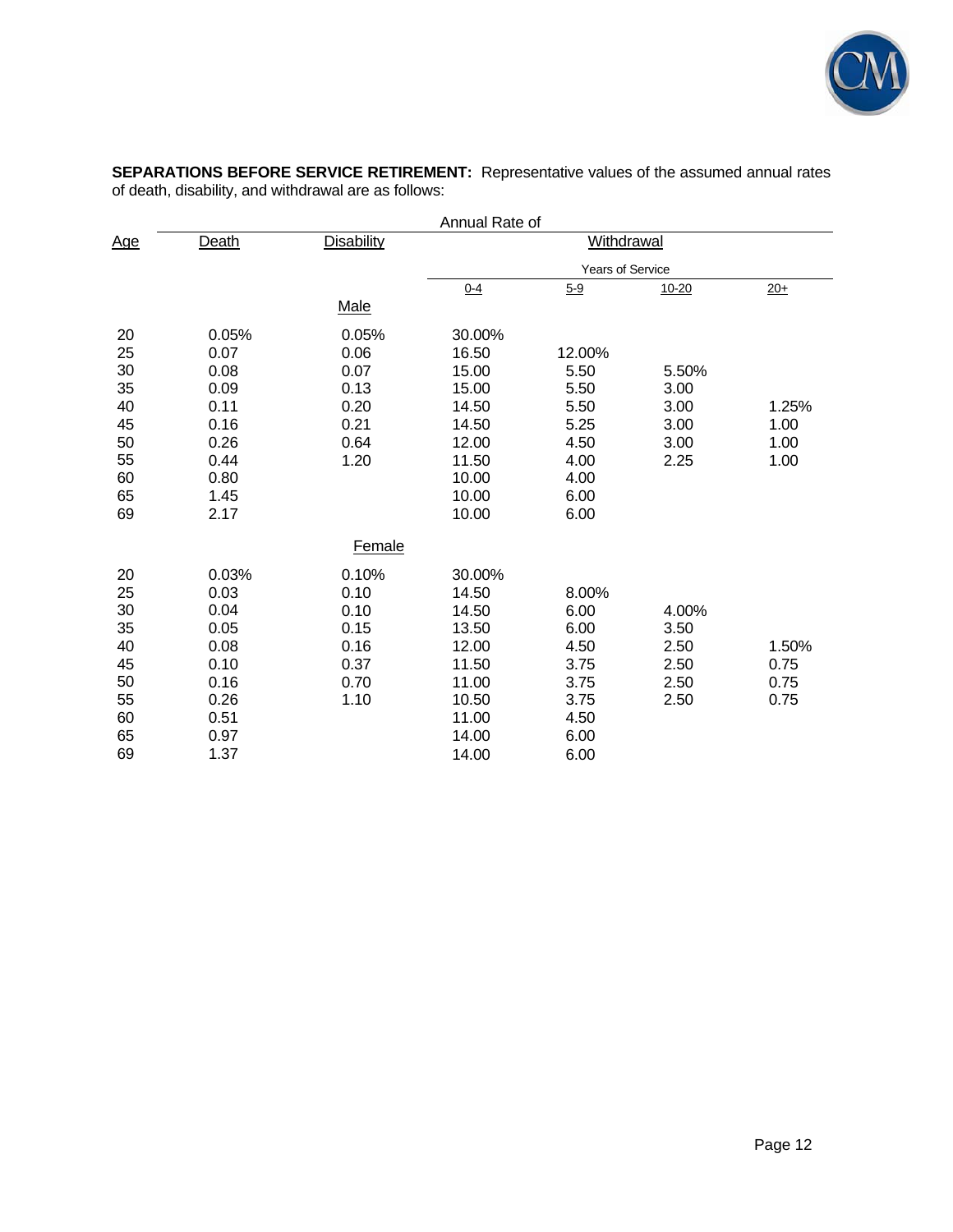

**SERVICE RETIREMENT**: Representative values of the assumed annual rates of service retirement are as follows. **Since the previous valuation, the retirement rates have been revised to reflect that the DROP program is closed to new applicants after March 24, 2011.**

> For members first eligible for unreduced benefits upon attaining 25 years of service but before age 65, rates are as follows:

|          | Annual Rate*  |               |  |
|----------|---------------|---------------|--|
| Age      | Male          | Female        |  |
| 45<br>50 | 30.0%<br>15.0 | 30.0%<br>16.0 |  |
| 55       | 10.0          | 13.0          |  |
| 60       | 10.0          | 25.0          |  |
| 62       | 25.0          | 43.0          |  |

\*Retirement rates adjusted in year when member first becomes eligible for unreduced service retirement on or after age 50 but before age 65.

For members first eligible for unreduced benefits before attaining 25 years of service and all members age 65 and over, the rates are as follows:

|     | <b>Annual Rate</b> |        |  |
|-----|--------------------|--------|--|
| Age | Male               | Female |  |
| 60  | 13.0%              | 22.0%  |  |
| 62  | 30.0               | 30.0   |  |
| 65  | 34.0               | 35.0   |  |
| 67  | 26.0               | 27.0   |  |
| 69  | 25.0               | 26.0   |  |
| 70  | 25.0               | 26.0   |  |
| 72  | 26.0               | 25.0   |  |
| 75  | 100.0              | 100.0  |  |

**DEATHS AFTER RETIREMENT:** Rates of mortality for the period after service retirement are according to the 1994 Group Annuity Mortality Table set forward one year for females. Special tables are used for the period after disability retirement. Representative values of the assumed annual rates of death after service and disability retirement are as follows:

|            | Annual Rate of Death after |        |                              |        |
|------------|----------------------------|--------|------------------------------|--------|
|            | <b>Service Retirement</b>  |        | <b>Disability Retirement</b> |        |
| <u>Age</u> | Male                       | Female | Male                         | Female |
| 40         | $0.11\%$                   | 0.08%  | 3.32%                        | 2.60%  |
| 45         | 0.16                       | 0.10   | 3.49                         | 2.43   |
| 50         | 0.26                       | 0.16   | 3.76                         | 2.50   |
| 55         | 0.44                       | 0.26   | 4.20                         | 2.67   |
| 60         | 0.80                       | 0.51   | 4.88                         | 2.95   |
| 65         | 1.45                       | 0.97   | 5.95                         | 3.39   |
| 70         | 2.37                       | 1.50   | 7.63                         | 4.08   |
| 75         | 3.72                       | 2.53   | 10.22                        | 5.16   |
| 80         | 6.20                       | 4.40   | 14.17                        | 6.85   |
| 85         | 9.72                       | 7.53   | 20.09                        | 9.47   |
| 90         | 15.29                      | 12.88  | 28.67                        | 13.46  |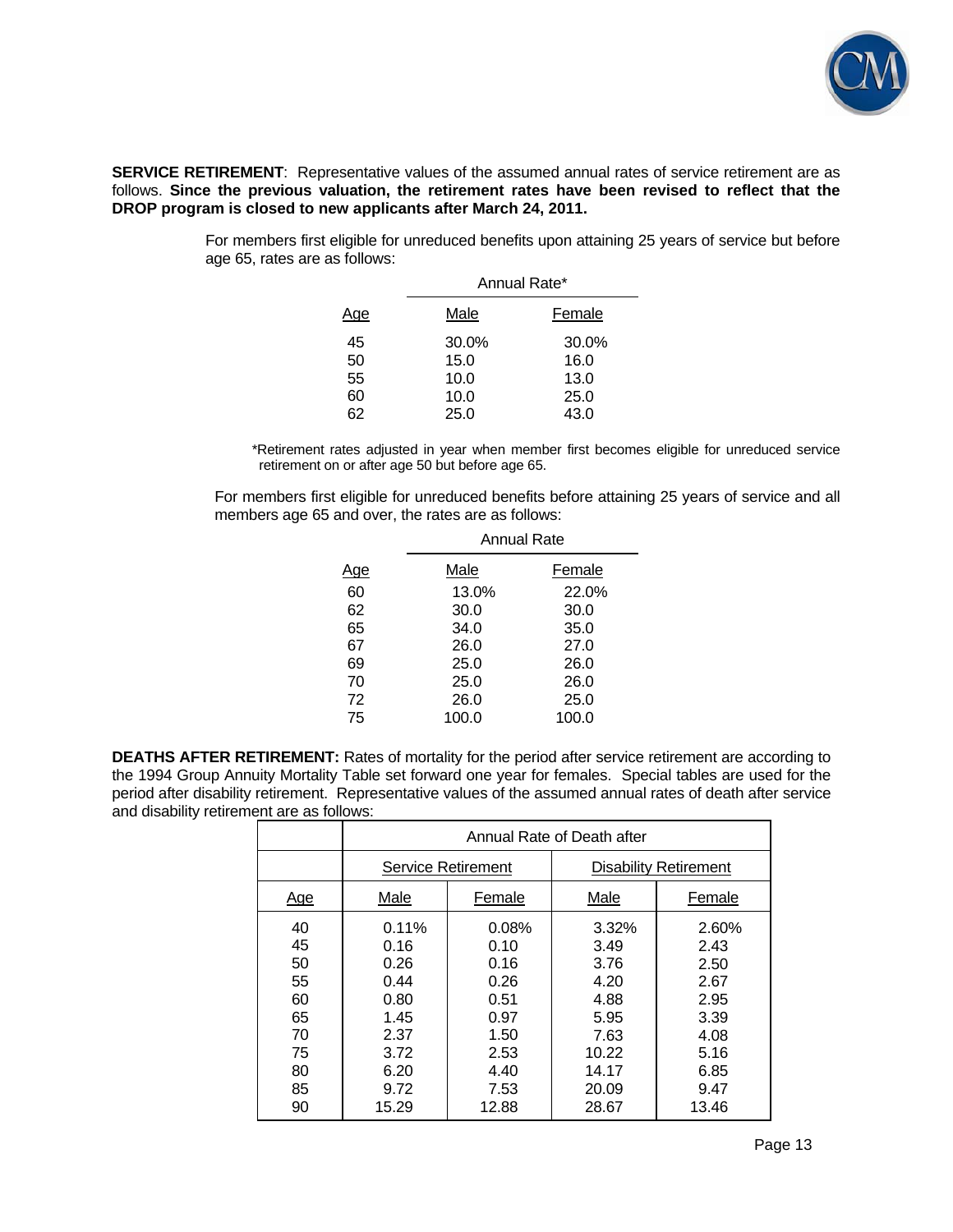

### **SUMMARY OF MAIN PLAN PROVISIONS AS INTERPRETED FOR VALUATION PURPOSES**

**ELIGIBILITY:** Retiree medical eligibility is attained when an employee retires, and is immediately eligible to draw a retirement annuity from the Alabama Teachers Retirement System.

**PLAN CHANGES:** PEEHIP will be using new prescription drug carriers effective October 1, 2010. MedImpact is replacing Express Scripts for the Core pharmacy program and BioScript is replacing CuraScript as the Specialty pharmacy program. In addition, new copayments and deductibles are being implemented beginning October 1, 2010 as well as a new premium structure. Since actual claims experience for the period beginning October 1, 2010 is not yet available, the impact of these plan changes were estimated and taken into account starting with the September 30, 2009 valuation.

For members retiring on or after January 1, 2012, Act #2011-704 establishes changes to the sliding scale premium calculation. These changes are taken into account in this valuation and are described in more detail in the section below.

Combining allocations is being phased out over 3 years with year 1 being fiscal year 2011. Fiscal year 2012 is year 2 of the phase out and then, beginning October 1, 2012, there will be no combining of allocations.

**RETIREE CONTRIBUTIONS:** Vary based on plan election, dependent coverage, Medicare eligibility and election, and tobacco use. As stated above, combining allocations is being phased out. Plan costs are determined for valuation purposes considering claims costs net of member premiums paid.

In November 2004, the Alabama Legislature enacted legislation (Act 2004-649) that required the Public Education Employees' Insurance Board to implement a sliding scale premium on all employees retiring after September 30, 2005, based on their years of service.

The premium for retiree coverage is broken down into the employer share (what PEEHIP pays) and the retiree share. Under the sliding scale, the retiree will still be responsible for the retiree share, however, the employer share will increase or decrease based upon a retiree's years of service. For those employees retiring with 25 years of service, the employer would pay 100% of the employer share of the premium. For each year less than 25, the employer share would be reduced by 2% and the retiree share will be increased accordingly. For each year over 25, the employer share would be increased by 2% and the retiree share reduced accordingly.

For members retiring on or after January 1, 2012, Act #2011-704 establishes changes to the sliding scale premium calculation. The new law requires an employee who retires with less than 25 years of service to pay 4% of the employer share for each year under 25 years of service (years of service premium) instead of 2% under the current law. The new law also requires an employee who retires before becoming Medicare eligible to pay 1% of the employer share for each year less than 65 (age premium) and to pay the net difference between the active employee subsidy and the non-Medicare eligible retiree subsidy (subsidy premium.) The 2012 subsidy premium amount is \$97.65 per month. When the retiree becomes eligible for Medicare, the age and subsidy premium will no longer apply. However, the years of service premium will continue to be applied throughout retirement.

The additional premium amounts for members retiring on or after January 1, 2012 will be phased in over a five year period.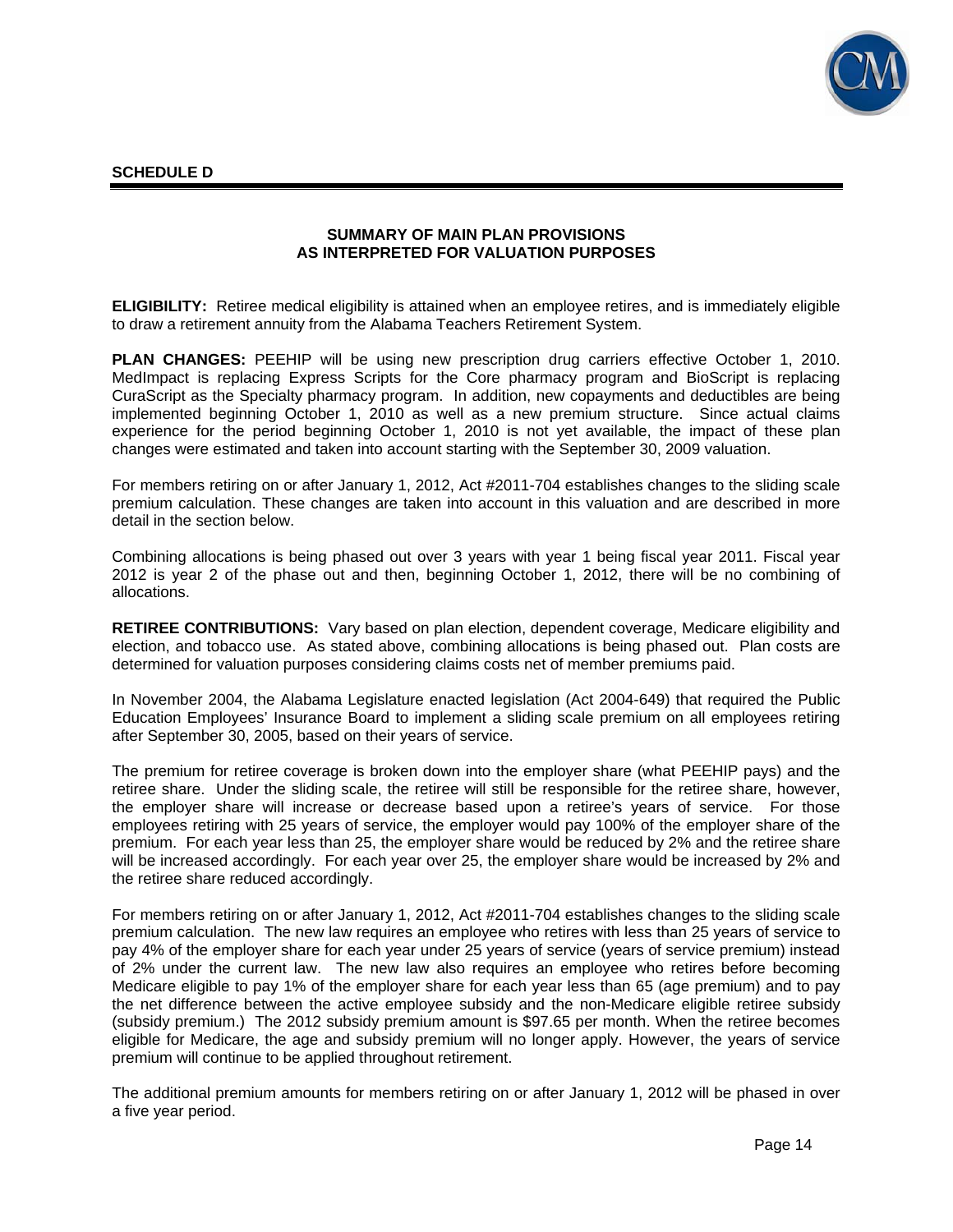

Current DROP participants are exempt from the new law if the employee withdraws from state service at the end of his or her three to five year DROP participation period. Those who complete their DROP period after January 1, 2012, but do not separate from state service and continue their employment will be subject to the new law when they retire. Employees who have already completed their DROP participation prior to January 1, 2012 will be exempt from the new law if he or she retires before January 1, 2012; if the employee retires on or after January 1, 2012, the new law will apply to the retiree when he or she retires.

### **Retired Members**

The premiums listed below show the retiree's out-of-pocket cost after subtracting the retiree allocation. These rates apply only to members who retire prior to October 1, 2005. All members who retire on or after October 1, 2005 will be subject to the Retiree Sliding Scale premium based on years of service.

| Rate         | <b>Type of Contract</b>                              | <b>Retiree Monthly</b><br><b>Out-of-Pocket</b><br><b>Expense</b> | <b>Cost to State</b> |
|--------------|------------------------------------------------------|------------------------------------------------------------------|----------------------|
| A            | Individual Coverage/                                 | \$                                                               | \$                   |
|              | Non-Medicare Eligible Retired Member                 | 151                                                              | 507                  |
| <sub>B</sub> | Family Coverage/Non-Medicare Eligible Retired Member | \$                                                               | \$                   |
|              | and Non-Medicare Eligible Dependent(s)               | 391                                                              | 815                  |
| C            | Family Coverage/Non-Medicare Eligible Retired Member | \$.                                                              | S                    |
|              | and Dependent Medicare Eligible                      | 250                                                              | 747                  |
| D            | Individual Coverage/                                 | \$                                                               | \$                   |
|              | Medicare Eligible Retired Member                     | 10                                                               | 318                  |
| F            | Family Coverage/Medicare Eligible Retired Member and | \$.                                                              | \$                   |
|              | Non-Medicare Eligible Dependent(s)                   | 250                                                              | 626                  |
| E            | Family Coverage/Medicare Eligible Retired Member and | \$                                                               | \$                   |
|              | Dependent Medicare Eligible                          | 109                                                              | 558                  |

### **Adopted for fiscal Year 2011 - 2012**

The State allocation can be used to purchase the new PEEHIP Supplemental Plan or two optional plans at no cost to the retiree if the retiree is not using the allocation for one of the hospital medical plans. Additional optional plans can be purchased for \$38.00 per month per plan.

Optional Coverage: Active and Retired Members

| Cancer    | \$38.00/month Individual or Family Coverage |
|-----------|---------------------------------------------|
| Indemnity | \$38.00/month Individual or Family Coverage |
| Dental    | \$38.00/month Individual Coverage           |
|           | \$45.00/month Family Coverage               |
| Vision    | \$38.00/month Individual or Family Coverage |

Retiree premiums for the four optional plans, Hospital Indemnity, Dental, Cancer and Vision, are \$38 per retiree per month. Since these plans can be purchased with State allocations, it is assumed that 75% of participants in the Dental plan and 50% of participants in the other optional plans are making the \$38 per month contributions.

The University System makes a contribution to PEEHIP for every University retiree participating in PEEHIP plans regardless of age or plan tier election. For 2010, this amount is \$420 per month.